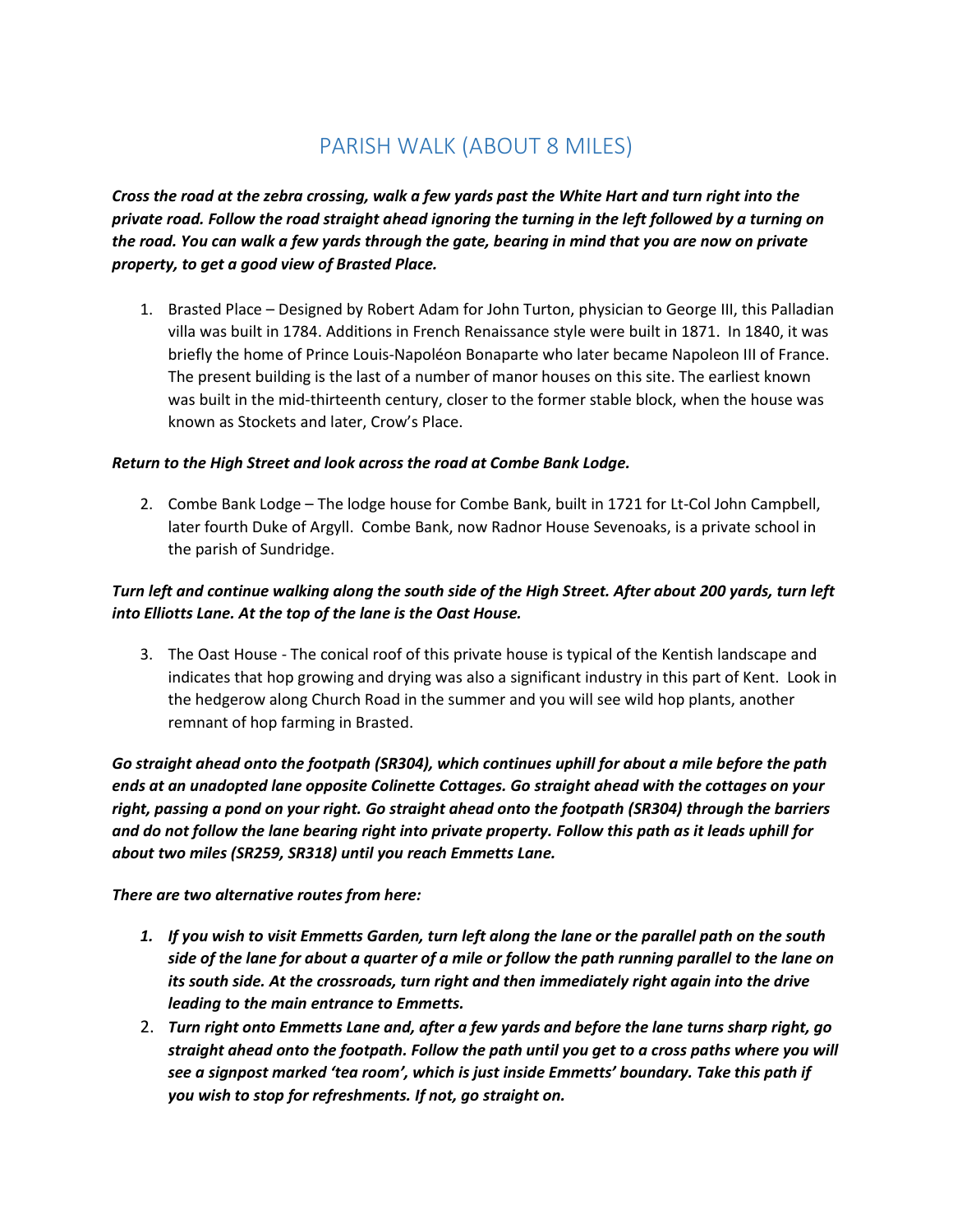4. Emmetts - Occupying the highest point in Kent, the original farmhouse was demolished and replaced by the present Victorian mansion in 1860 and the surrounding land planted as a gentleman's residence. A third storey was added to the house and the grounds developed further to take the shape that we see today. The garden was bequeathed to the National Trust in 1964 and is worth visiting at any time of the year. Check the National Trust website for opening times.

*To resume the walk from the tea room, re-trace your steps to the cross paths and turn left onto Weardale Walk. Follow this path, crossing signs for the 'red walk', until you come out into Scords Lane, an unmade road turning into a tarmacked road after a couple of hundred yards. Go along Scords Lane until you reach the crossroads at Toys Hill. Go straight over the crossroads with the old red telephone box on your right. After 100 yards on your left is Toys Hill viewing point, which overlooks the Kentish Weald with the South Downs in the far distance. Note also Toys Hill well nearby, dug in 1898.*

5. Toys Hill – Named after the Toys family who lived there in the  $13<sup>th</sup>$  century, was part of the common of Brasted Chart. Local people once kept pigs and cattle, gathered peat and firewood and quarried stone for roads and buildings. Various pits dug by charcoal burners and also for extraction of stone, are still visible in the woods today.

### *Retrace your steps turning left onto the steep footpath, just after the phone box. Follow the path until you reach a signpost for the 'orange walk' and turn right onto this path, which will lead you to Toys Hill car park. From here, there is another potential refreshment stop as, by following the adjacent road north for about 200 yards, you will come across the Fox and Hounds public house.*

## *Either way, from Toys Hill car park, follow the red walk until you reach the site of Weardale Manor on the left.*

6. Weardale Manor – Built in 1906, the manor was the home of Philip Stanhope, 1st Baron Weardale and his wife, Countess Alexandra Tolstoy. Occupied only in the summer months, Weardale Manor was a substantial house comprising 145 rooms. After Philip died, it was allowed to fall into disrepair and was demolished 1939 having been considered a landmark for German bombers searching for nearby Chartwell and RAF Biggin Hill. The foundations and terrace are all that remain.

## *With Weardale viewing point to your left and the war memorial on your right continue along the wide track, which is the bridlepath to French Street and also signposted 'red walk'. Follow this until you see another signpost indicating 'red walk' to the right. Follow this path downhill, which also includes some steps, until you reach a wide path. Follow this straight ahead to Outridge Farm.*

7. Outridge Farm – Owned by the National Trust, the farm is notable for its triple rectangular oast house and drying shed dating from the 19th century. In the surrounding fields, a Messerschmitt Bf 110 was brought down in September 1940 after a raid on nearby RAF Biggin Hill.

*Continue along the wide path going straight on until you reach the right angle bend in Pipers Hill Road. Note the old laundry on your right and the old dairy on your left, both formerly part of the Foxwold estate. Go straight ahead with the cricket ground and pavilion on your left and, at the end*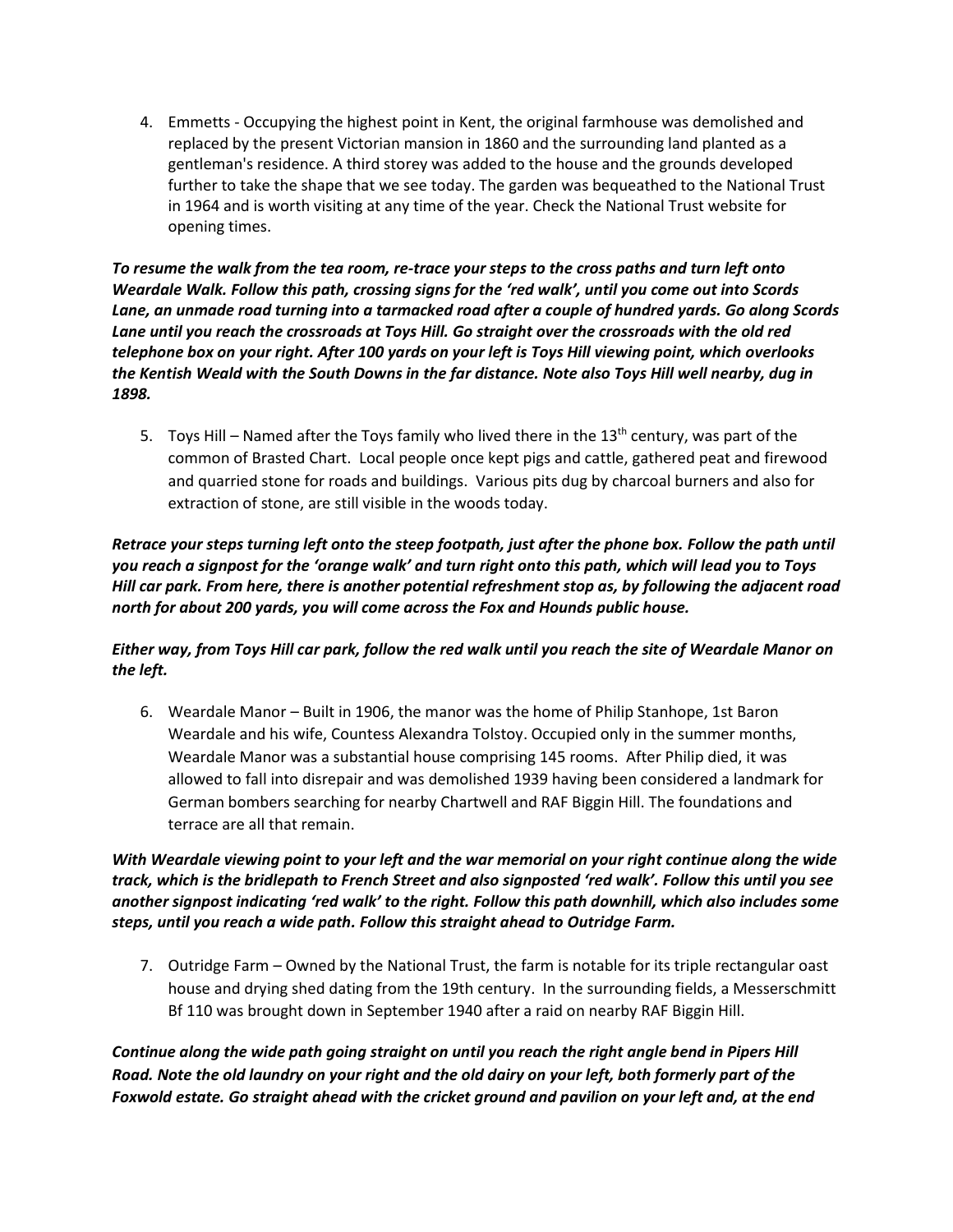*take the bridle path in front of you. Do not follow the lane as it bears to the right as this is a private driveway into Foxwold. Follow the bridle path (SR305) downhill for about a mile until it meets Chart Lane. Follow Chart Lane downhill for about a mile taking great care along this busy road. Look out for a set up stone steps leading up the bank on the left hand side and climb those steps into the field following the path (SR302) until it leads between two houses within a cul-de-sac. Follow this down the slope to the junction with the High Street. Take great care crossing this very busy road and turn left along the pavement. Immediately on your left is Heaverswood Lodge at the entrance to the Heverswood estate. Note that the main house cannot be seen from this point. Please therefore pay particular respect to the need not to trespass on this property.*

8. Heverswood - This modern house is built on the site of a 19th century house that was demolished in 1950. Heverswood was originally part of the Hever Castle estate and was the site of a hunting lodge, which is thought to have been used by Henry VIII.

#### *Continue along the pavement until you arrive at the entrance the village recreation ground.*

9. Village recreation ground – A swimming pool, where the tennis courts are now, was opened in 1914, fed from the nearby River Darent. It was said to be one of the coldest in Kent and swimmers had to share the water with fishes and frogs. It has a car park and is a good spot to take a break with its picnic area and children's playground.

# *Re-trace your steps along the High Street and turn left into Church Road past the points of interest numbered Follow the road up the slight incline past the places of interest numbered 9, 10 and 11 (Mill Farm, the Stanhope Arms and St Martin's Church) on the village walk. Continue along the road as it becomes Station Road until you get to an overbridge carrying the M25.*

10. M25 – Completed in 1979, this section of the motorway can be seen crossing Station Road and Brasted Hill Road. It follows the line of the former Westerham Railway, which was opened in 1881 and closed in 1961. The short road running parallel to the motorway from Station Road is the former approach road for Brasted station.

## *Return to Station Road and turn right under the motorway bridge taking care along this busy road until you reach a crossroads with Pilgrims Way crossing your path left and right.*

11. Pilgrims Way – So named because it was the route taken by pilgrims from Winchester to the shrine of Thomas Becket in Canterbury, the route is far older having been dated by archaeological finds to 600 – 450 BC. This was the main east – west route as the current A25 would have been part of the marsh land that characterised the landscape in the Darenth valley until was drained during the 16th century.

*Go straight ahead across the crossroads up the steep hill. Shortly after the hill starts to level out and the road passes through an area shaded by trees, you will see a green footpath sign indicating a footpath on the left. Follow this path for about 150 yards and you will see the memorial to Stefan Wojtowicz on your left.*